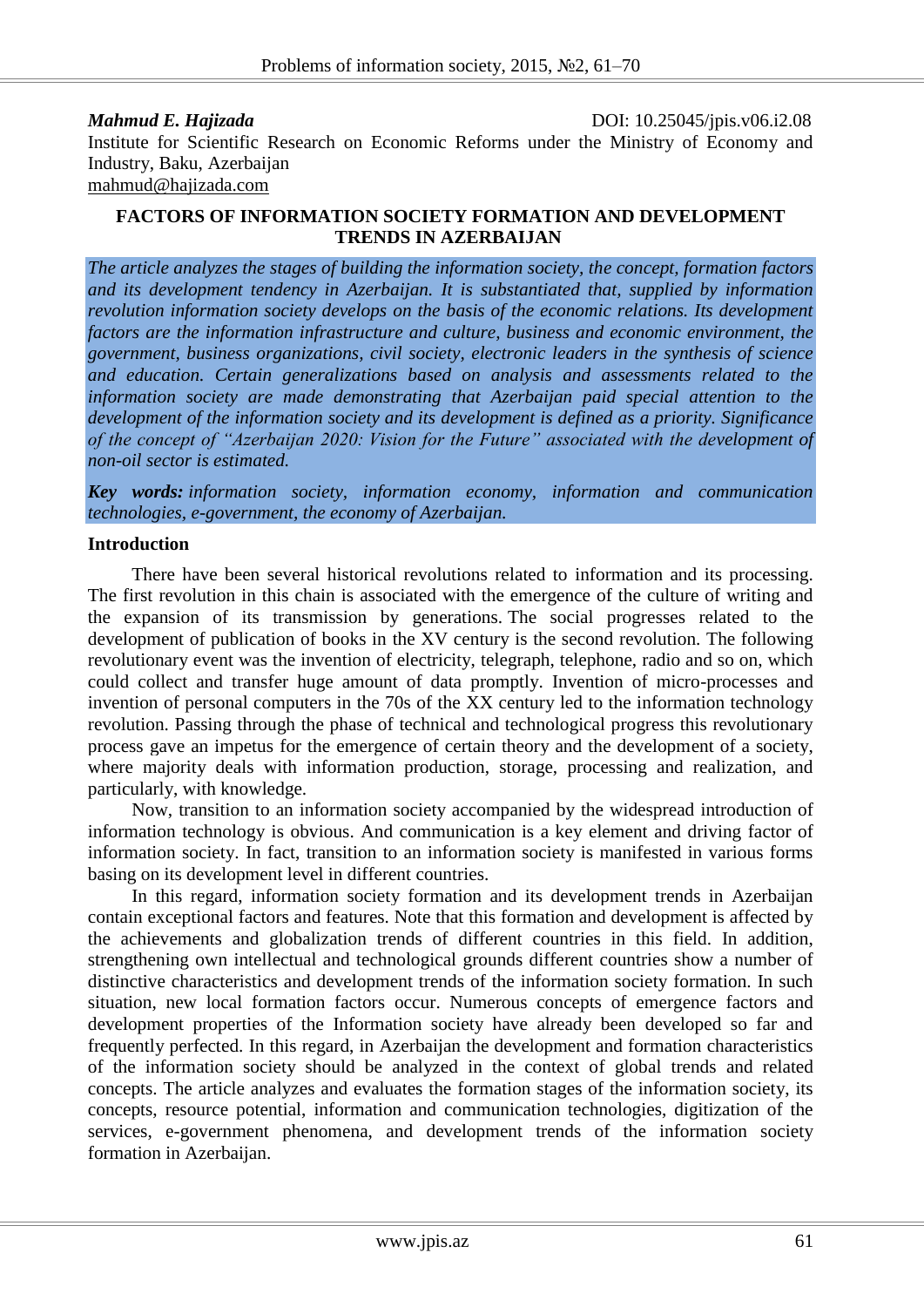### **The development stages, concepts and resource potential of the information society**

The growing volume of information was more distinctive particularly in the middle of the XX century. Since the start of the excessive information flow caused some limits in being perception by the people. Growing and changing day by day this flow became more difficult to be penetrated. This inevitable and necessary process created crisis situations, and in turn, stimulated the creation of new intellectual products. The application of electronic-processing machines became the basis for the new evolutionary process named "informatization". In general, the informatization of the community as a whole has been closely linked with the satisfaction of the socio-economic demands and the development of scientific-technical progress formed on this basis [1, 2].

The establishment of the information society has led to the formulation of specific theories and concepts. American economist Fritz Machlup (1902-1983) and Japanese sociologist Tadao Umesao (1920-2010) stand in the front row of theoretical basics. Thus, the concept of "information society" was first defined in the US and Japan at the same time. Later, the concept was developed by Japanese futurologist and sociologist Yoneji Masuda (1905-1995), American economist Marc Porat (1932), English scientist Tom Stoner (1929) and others. Depending on the level of development of techniques and technology, the economic systems' division was carried out by American economists John Galbraith (1908-2006), Simon Kuznets (1901-1985), French economists and sociologists Raymond Aron (1905-1983) and Alain Touraine (1925), as well as other well-known economists. The US sociologists Daniel Bell (1919-2011), Walt Rostow (1916-2003) and Alvin Toffler (1928) brought some theoretical values and classified the economic systems as pre-industrial, industrial and post-industrial [3-6].

The stage of Pre-industrial society is also called "traditional" or "agricultural" due to the fact that in this system, economic production activities mainly include extraction of mineral resources, agriculture and fishery. In this public sector the main manufacturer is not a man, but the nature itself. It should also be noted that the economic systems aged thousands of years is the most sustainable society. It is still maintained in most countries of Africa, Latin America and Southeast Asia.

In the industrial society, which is the next phase of economic systems, all the forces are directed to the industrial production to produce necessary goods. The formation of this society is closely connected with the urbanization processes, establishment of a market economy, emergence of the social groups of employers and employees. Note that the term "industrial society" was first used in the studies by the French philosopher Saint-Simon (1760-1815) [17].

In the current post-industrial society, which is a new form of economic systems, industry lags behind the services sector for employment measures and the share of GDP. And in information processing is dominating in the service sector. The quality of postindustrial society is measured by its employees' level of education, professionalism, learning abilities and creativity. The concept of Postindustrial society was founded by D.Bell. In the book The Future postindustrial society published in 1973, he gave a broad interpretation of the concept, and analyzed its main trends of changing the relations between the sectors of social production, the emergence of a service economy, the formation of scientific knowledge as an element of productive forces. The concept of Postindustrial society occurred when it was found out that American capitalism was different from industrial capitalism, which existed before the Great Depression of 1929-1933 [6, 7].

The US futurologist, economist and sociologist A.Toffler reviews the formation of the human society in the context of a coherent development and interaction of three waves in his book "The third wave" published in the 80s of the twentieth century. The first two waves, which are agricultural and industrial civilizations, were followed by the new wave estimated as the establishment of information economy [5].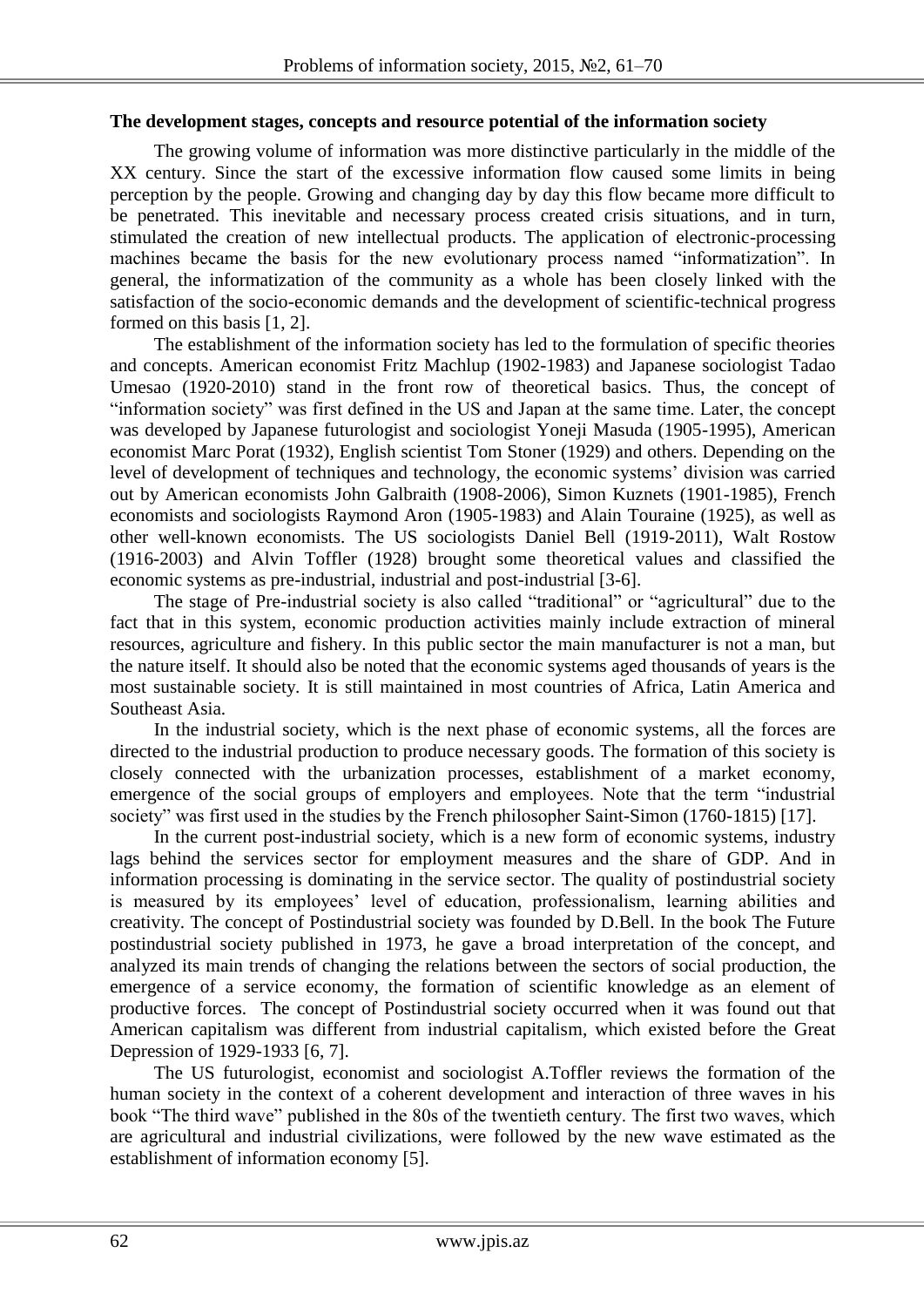Unlike A.Toffler, Y.Masuda focused on the distinctive features of the information society concept, which is computer technology, mass production of cognitive information, technology and knowledge, cutting-edge area of the economy that is intellectual production, and the realization of the time value, which is the ultimate goal of the new society. In this regard, the French philosopher and sociologist A.Touraine has a different concept. So, he associates the transition of human activity from one type of society with the "societal type" category, where the variables motivation is observed in the circle of sociological transformations from trade to production, production to communication, from one type of culture to another and so on. are monitored. Well-known US sociologist, prominent politician and statesman Zbigniew Brzezinski (1928) justifies in his theory of technotronic society that the civilization entered a new stage of development not due to the social revolutions, but scientific and technical progress. He shows that the quality leap entered the Technotronic Era by means of agricultural industry. Computer, machines and cybernetic systems play decisive role here. And the science performs the main function. Consequently, information technology is the main driving force in the community concepts offered by A.Toffler, Y.Masuda, A.Touraine, and Z.Brzezinski [3, 5, 8, 9].

Modern information society is impossible without the certain resource potential. And this potential contains information products and services.

Several key resource types, which have already turned into classic economic categories, are known in modern industrial society, where most of material forces are directed to production. These types are material, labor, financial and energy resources, each of which has its own purpose. Thus, the process of production of material resources intended for use in public employment act as a set of themes. Natural resources used by the community for the people's material and spiritual needs of the facilities, processes, and natural conditions, labor resources in the community to work with the people in general and professional knowledge, financial resources at the disposal of state funds or commercial structure and, finally, energy resources, energy It covers resources.

The information society mainly focuses on the information resources. Although these resources were available before, they were considered neither economic nor any other category. They were not defined, as well. Information resources became the basic concepts of the society most spoken about during the transition to an information society. And numerous scientific works have been published; different opinions and views have been expressed on the matter so far [10, 11].

According to the recent definitions information resources are interpreted as the separate documents and the document sets of libraries, archives, funds, data banks and other information systems. In other words, information resources are characterized as the knowledge designed for the social use by the people and registered in the carriers. And this knowledge is materialized as the document, database, algorithm, computer applications, as well as works of art, and literature [12, 13].

Information resource is also the base to create information products. In fact, any information products reflect the manufacturer's information model. However, it is based on the idea of of the manufacturer about a specific subject area. So we can conclude that the information product is the outcome of human intellectual activity saved in any physical carrier as documents, articles, summary, software, books and so on. [11].

The service is the result of non-manufacturing activity designed to meet the needs of person, entity or organization to use different products. It is an intangible form of economic activity, which directly provides the personal needs of the members of society, households, and various types of enterprises, associations and organizations, as well as the social needs of society as a whole. Services are classified as different types of transportation, communications, construction, finance, banking, insurance, logistics, royalties and license fees, government visits,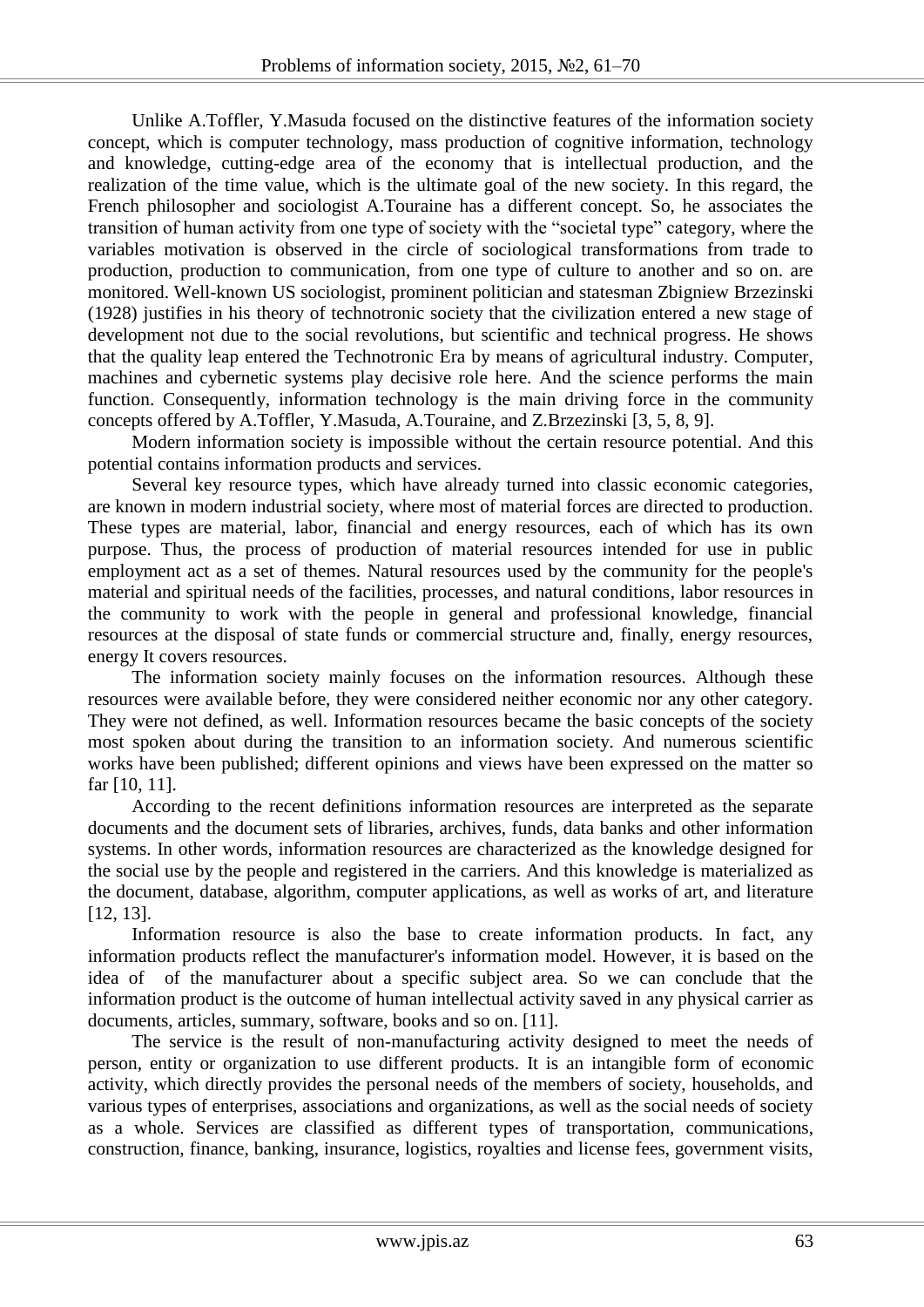personal, cultural, recreational and business services [2.11]. Meanwhile, information service is measured in terms of originality and modernity.

Information services are characterized by the acquisition of information products. Thus, the provision and acquisition of information products are carried out through the information services [14]. in the narrow sense, Information services are understood as a service obtained with the help of a computer. Nevertheless, it is more comprehensive and broader notion.

All above mentioned that is information resources, products and services generally reflect the potential of the information society. Unfortunately, this potential is not realized in all aspects with the same efficiency.

## **Digitization of information and communication technologies and services**

Information society is increasingly replacing post-industrial society being formed as a system dealing with the implementation, processing, protection, and production of information rather than the processing of the materials. These processes have been driven by the digital revolution caused due to the rapid development of information and communication technologies (ICT) in the fields of radio techniques, microprocessors, and computational techniques, and a number of social sciences. As a result, the technical means and methods have formed the information industry, i.e., a comprehensive industrial network related to the production technology of new knowledge and associated infrastructural systems. Currently, this industry is more deeply penetrating all sectors of public life in the background of the diversification of information society technologies. However, appropriate regulatory authorities have realized institutional, organizational and structural reconstruction [15, 16].

ICT is understood as a set of technologies that provide the processing and exchange of information. ICT includes microprocessors, hardware and software, as well as computing equipments, installations, and modern technologies of development, collection, storage, and transmission of electronic information. This comprises computers, software, network infrastructure, and other electronic communications. In this regard, ICT is of both economic and social content. In particular, it should be noted that the resolution of the UN General Assembly dated December 20, 2002, No. 57/295, on "The use of information and communication technologies for development" focuses on these issues, and the impact of ICT on all spheres of the social and economic life [ 17, 19].

Being distinguished for its multiplicative effectiveness the ICT sector has a significant share of world GDP as the main driving force of global socio-economic development in the modern era. Researches show that the rapid growth of ICT occurred in the times of crisis of classic bureaucratic system of governance in developing countries in the 60-70s of the twentieth century, and the ineffectiveness of the times caused the formation of numerous controversial concepts. The of concepts New Public Management (NPM) and "Good Governance" are more distinguished and still applied [18].

"The concept of new public management" includes the attributes that focus on the improvement of the efficiency of state institutions, wide use of management tools in the market, consumer-oriented services, structural changes and appointment of authorities. "The concept of good governance" is associated with the components, such as participation of the citizens and the dialogue with the state, the supremacy of the law, sensitivity of the state institutions to the needs of the citizens, the compromise tendency - to follow the interests, justice – improving the personal welfare of the citizens, effectiveness, mobility and strategic reviews [19].

At the crossroads of the twentieth and twenty-first centuries a new electronic format of governance of the economic and authoritative relations between the state and the citizens has entered our lives. As one of the key elements of the modern information society, an "egovernment" is described as the process of automation of public service delivery" of a constitutional state. The World Bank defines the "e-government" as the means of increasing the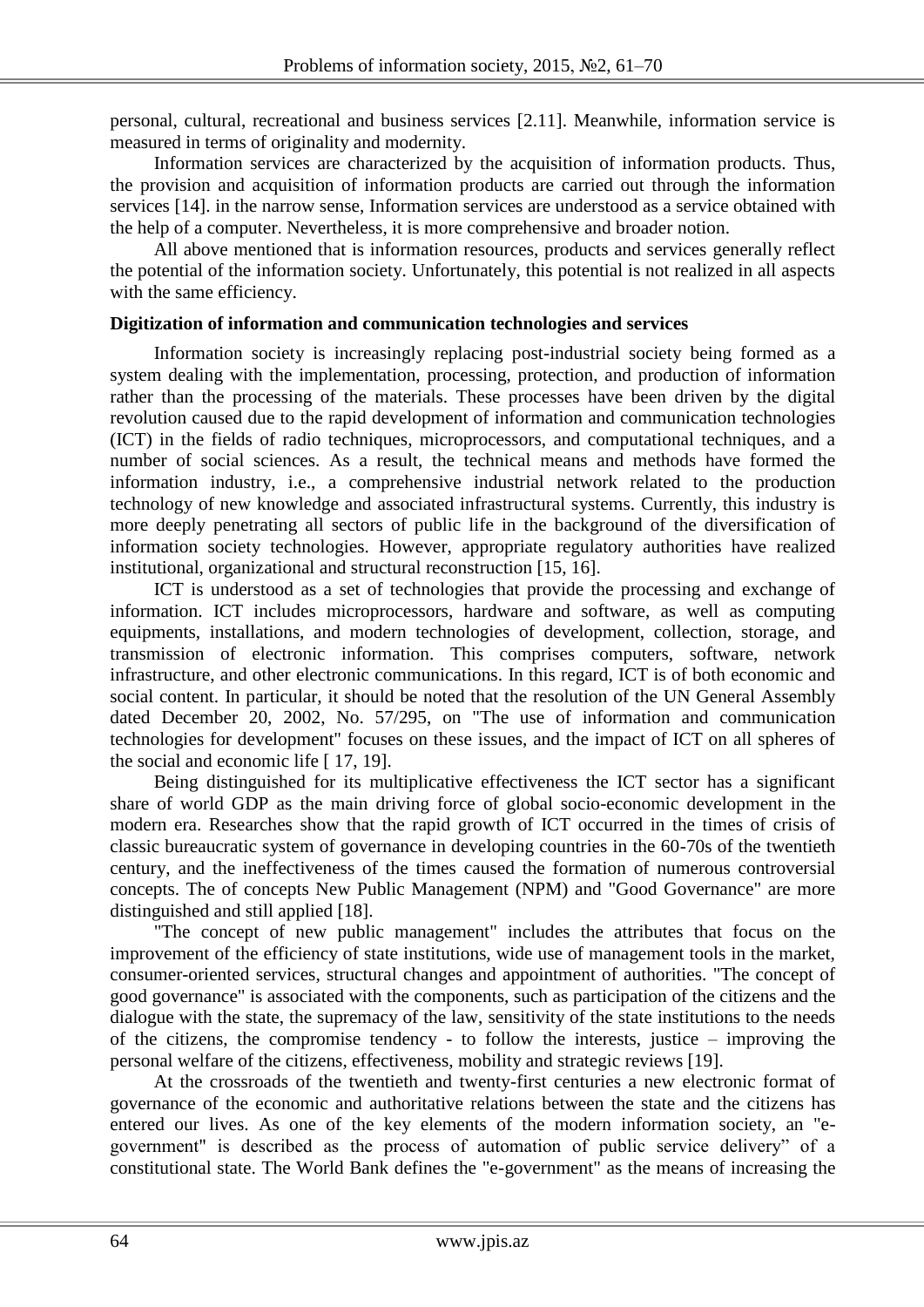government efficiency, economy and transparency, and providing public control through the use of ICT. In addition, *Gartner Group*, specialized as a research and consulting company in the market of information technology, identifies the "e-government" as a the changes in domestic and foreign relations of the public authorities with the use of modern mass media, technical facilities, and the Internet for the optimization of service delivery, and the increasing of the participation in the public administration and domestic processes [20, 21].

The government plays a key role in the transition into the era of the information society. Its capabilities in this area are very high. The most powerful mechanism here is the e-government infrastructure. The full transition to the e-government infrastructure will ensure increasing the competitiveness of state institutions, deepening the reforms, and making the economic progress more efficient and sustainable. With the development of ICT the functionality of the egovernment, which is based on the "single window" principle, will be an increased. New Web 2.0 technology is more widely used here. The technological achievements also expand the opportunities of the political communication, and lead to more advanced forms of integration of the triad of government-citizen -business. The complete implementation e-government is the most important mechanism for the transparent functioning of the government structures.

The new service phenomenon that is the e-government has a number of objectives. These objectives are providing integrated delivery of the Internet services to the citizens, eliminating the information inequality, providing lifelong education and learning opportunities to the people, contributing to the development of the economy, drafting out the laws, which isolate the time barriers, developing the management of forms to guarantee the participation of the citizens and so on. The other objectives of e-government include the optimization of the delivery of the government services to citizens and business entities, increasing the level of the participation of the voters in governance and management, supporting and enlarging self-service opportunities of the citizens, increasing their skills and technological awareness, facilitating the factor of geographic location, and other components.

E-government should not be regarded as a supplement or analogue to the traditional government. So, it defines a new system of mutual relations to improve the efficiency of public services actively using ICT. This development is reflected in the improvement of the economic and government relations between the state and citizens. The electronic turnover of documents, payment of taxes, statistical reporting via the Internet facilitates the companies to comply with the legislation, and increases their efficiency. However, in order to increase the efficiency of the public services this system should be improved and the number of deliveries should reach the optimal and their quality level should be increased. About three hundred people in the European Union by the use of the service as a standard digitizing and highlights. It increases the activity of optimality of citizens and businesses, put forward as a condition of sustainable economic and social development [19, 21].

E-government, which is one of the key elements of the information society in the modern era, functions as an improved innovative mechanism that strengthens the activities of the governments, and increased their efficiency. The trends in this direction penetrate all spheres of life, and the importance and role of the e-government in the development of ICT is increasing. It turns into one of more effective methods in the fight against corruption and bureaucracy, as well as in improving the transparency and quality of official structures of public administration. As a new institutional system, e-government contributes to the establishment of "government-citizen", "government-society", "government-business" relations [21, 23]. Its social efficiency and impact on the development of business environment, and being a multifunctional ICT product opens up a wide range of research in this area, as well.

Practice shows that high rate of development of ICT always leaves behind the process of normalization in their application. At the same time, the budget guidelines limit the e-government initiatives. Therefore, a number of economically developed countries establish certain funds.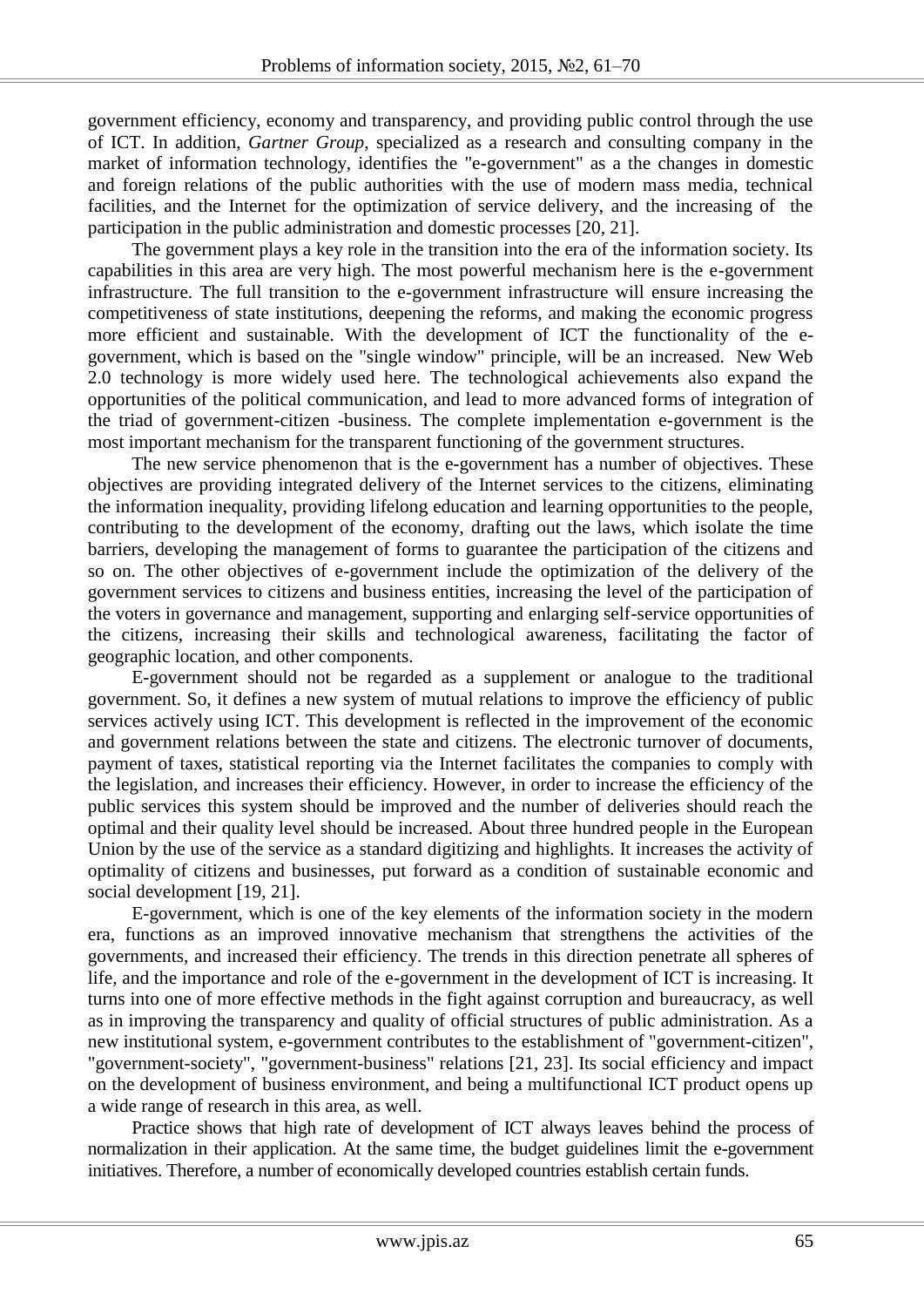Thus, the government provides not only more effective and less costly administration, but also encourages the radical change in the relationship between the government and the public. As a result, this phenomenon improves the democratization in the country and increases the responsibility of the government for the people. The application of e-government in the country reduces the concerns and attenuates political confrontation by harmonizing the relations between the community and the government through the constructive electronical dialogue. Thus, a new management paradigm forms, which is based on the interaction of all structures and institutions of society and the government through the Internet.

The implementation of the objectives of e-government with extensions will give an impetus to the development of the information society. However, a number of problems, particularly identification of citizens, legal relationships in cyberspace, e-taxation and so on are unavoidable. For this reason, every state must establish a new flexible legal framework to trust all types of electronic transactions by maintaining the balance between the economic development and ensuring the confidentiality of information.

## **Development trends of the information society in Azerbaijan**

As in all spheres of social and economic life in Azerbaijan, a rapid development in the field of information society building is also observed. This development originates from the National Strategy for the development of information and communication technologies in the Republic of Azerbaijan (2003-2012 years) adopted in 2003, and aimed at stimulating the democracy in the country with the widespread use of ICT and at ensuring the transition to the information society by the national leader Heydar Aliyev. As the result of the purposeful policy of the President Ilham Aliyev for the development of ICT, the transition to an information society in the country has entered a new phase. With the execution of the State Program (Electronic Azerbaijan) for the development of Communication and information technologies in the Republic of Azerbaijan in the years 2005-2008 and 2010-2012, an essential and important ICT infrastructure has been formed in the country. As a result, GDP in this sector has increased by 3 times in the last 7 years, and Azerbaijan left behind many developed countries according to the relevant measures [24].

Statistical surveys show that 10% of the development of ICT contributes to the 1% of the development of the economy. Therefore, the development rate in this area in Azerbaijan is considered to be more successful. Thus, the growth rate in the country is more than its partners worldwide by 2-3 times. The work done for the development of ICT in the country has attracted the attention of global rating agencies, and the country has been able to gain high positions for "ICT Development Index", "Technological Readiness Index", "Importance Index of ICT for the government for the Future," "Network Readiness Index", "Global competitiveness index" and "Rate of application of the innovations" in a very short period of time. For the further achievements the year of 2013 was announced a "Year of information and communication technologies" in Azerbaijan. Along with the implementation of organizational works, the action plan approved for this purpose aimed at improving the ICT capacity, and developing the human potential and information society building [25].

To increase the efficiency of ICT sector there has been established the State Fund for Development of Information Technology in the country, Institute of Engineering and Information Technology of "ADA" University, Cyber Security Center, High-Technology Parks and other important institutions. In addition, the ICT sector is supported by the "State Program on the establishment and development of space industry in the Republic of Azerbaijan". Note that the relevant UN committee approved Azerbaijan as the member country and had commitments on the use of the space for peaceful purposes. In 2012, the first telecommunications satellite of Azerbaijan - "Azerspace-1" was launched, and in 2014, Earth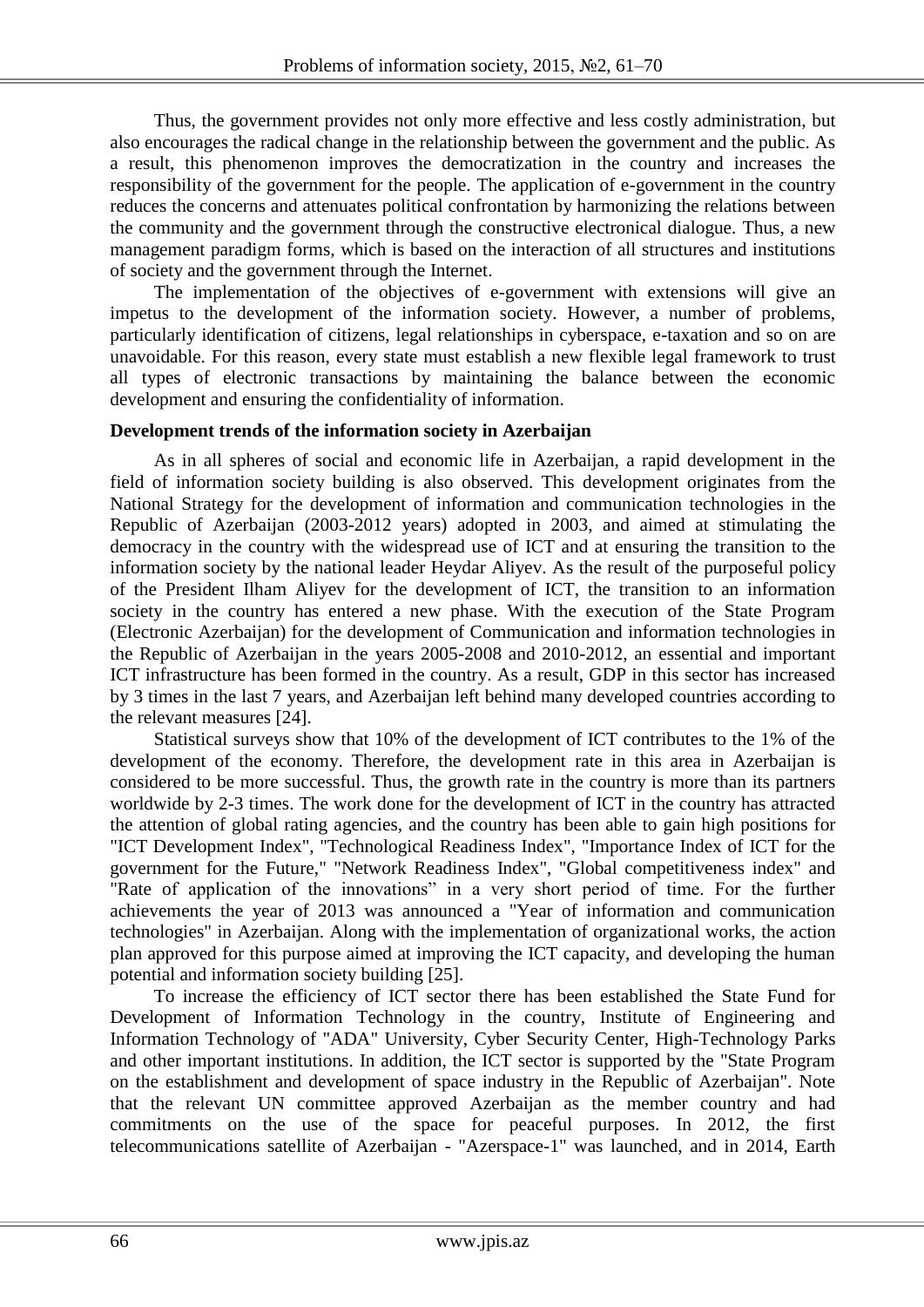observation satellite - "Azersky" was put into the orbit. The second communication satellite "Azerspace-2" is scheduled to be launched in coming years [31].

At present, the works implemented for the development of information technology and high-tech sector grows with high rates in the country. In this regard, new institutional arrangements and extensive modernization of the infrastructure is underway. Now, the execution of the National Strategy for the "Development of Information Society in the Republic of Azerbaijan for 2014-2020" has started.

A new body - the Ministry of Communication and High Technologies (MCHT) was established on the base on the Ministry of Communications and Information Technology for the development of ITC in Azerbaijan with the introduction of high technologies. Improving the performance with the new status, the ministry is being carried out comprehensive measures for the production of competitive and innovative goods and services, and for strengthening the capacity of the high-tech sector. In addition, Azerbaijan has established "National Nuclear Research Center" Closed Joint Stock Company for the use of nuclear technology for peaceful purposes, and become a member of the nuclear club [26, 27].

The measures taken for the development of the information society so far have led to great consequences. The scope of Internet users has significantly expanded in the country. National Broadband Internet Development" project with the slogan "optic for every home" ensures the increase in the number of broadband Internet users. According to the statistics, currently, there are over 75% of Internet users, 60% of which are broadband Internet users. In addition, the broadcasting is being digitalized in the country.

The expansion and stimulation of ICT products has created favorable business conditions and investment environment. With the consulting and investment support of the State Fund for Development of Information Technology the local and foreign investments have been attracted, new technologies have been integrated to the economy, and the projects and scientific research are being implemented in order to expand the application of innovations. Small and medium innovative businesses are being developed, their production and export capacity has been expanded, the projects for the training of the specialists in the ICT sector are being implemented through the High-Tech Park. A new national Cyber Security Center focuses on ensuring information security, prevention of global cyberattacks, and protection of electronic information resources.

In addition, one of the government's initiatives with regard to communications and hightech sector, supported by the United Nations - Trans-Eurasia Information Superhighway (TASIM) project is being implemented. It should be noted that the project aims at providing the main transit link from Frankfurt to Hong Kong, and connects the biggest information exchange centers of Europe and Asia through China, Kazakhstan, Azerbaijan, Georgia, Turkey, and Germany, as well as Russia, Ukraine and Poland [32].

One of the most important works in the information society building is related to the egovernment project. E-government is a unique state infrastructure to carry out their duties. Its strategy opens up opportunities for the sustainable economic achievements, increasing the country's competitiveness, and for the development of significant social effects. The application of this project enters a new successful phase. Within the framework of the project, e-government portal has been developed, which is based on delivering electronic services to the citizens and the citizens' appeals to state authorities through the portal. Any services are available at www.egov.az. To ensure the development of e-government the infrastructure of electronic signature has been formed and mobile authentication certificates center has been developed. At present, the state registries of state information resources and information systems of personal data, as well as a registry of e-services has been developed and implemented. As a result, the number of electronic services in the country reached 500.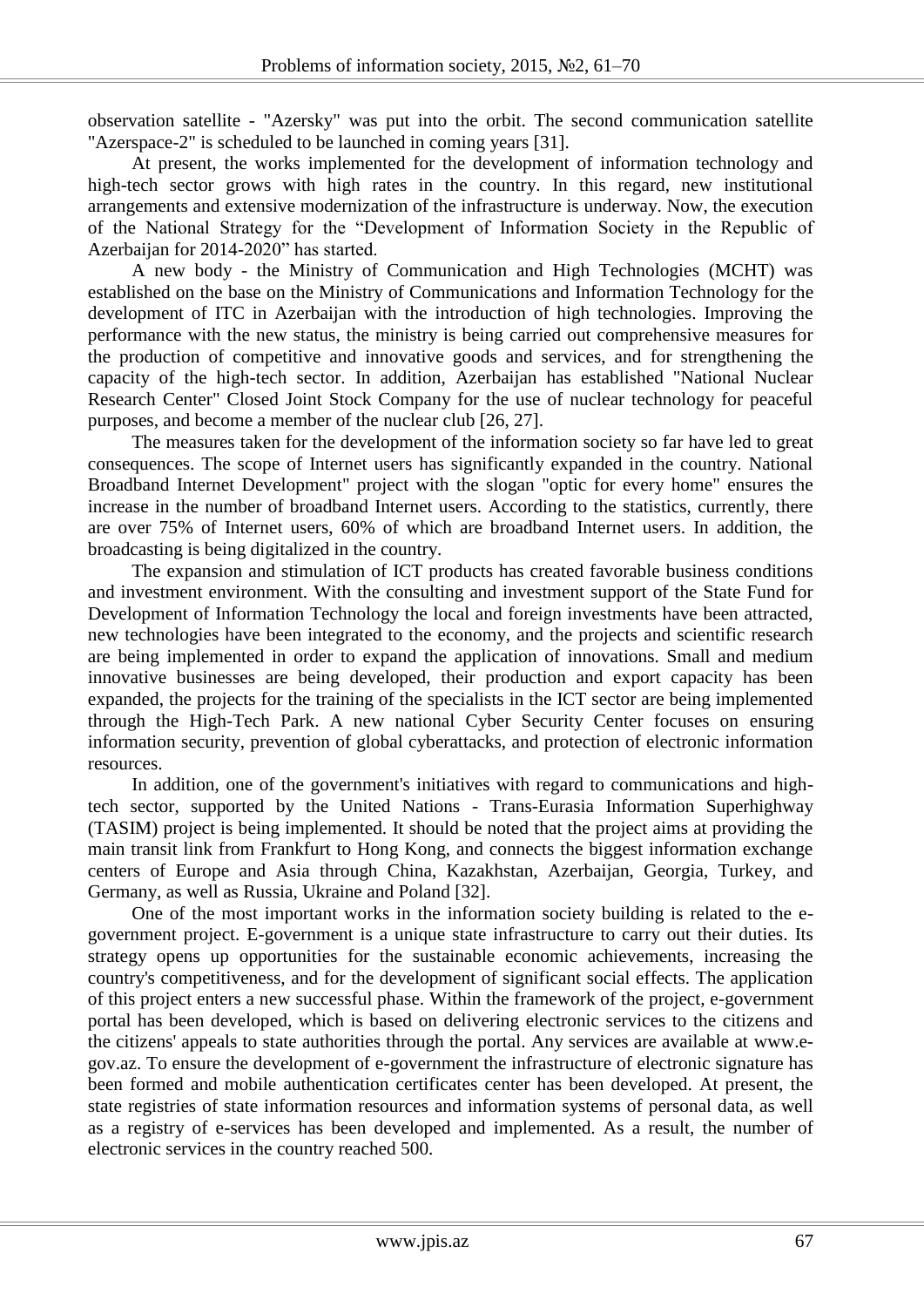The State Agency for Public Service and Social Innovations under the President of the Republic of Azerbaijan has been established to provide the coordination of the activity of state bodies, monitoring and assessment, acceleration of the process of delivering electronic services, and improvement of the management in this field. Azerbaijan Service and Assessment Network - ASAN service centers have been established, which provide service delivery to the citizens by the state bodies through the agency. ASAN service is an institution joining various services of separate state agencies with e-government interaction and "one door" principle. Functioning as an operator of e-services registry expands the interaction of the agency with e-government. All of these lead to the costs and time reduction, creating favorable conditions for transparency and personal comfort, and give an impetus to the development of economic and authoritative relations between the state and citizens [28].

In order to ensure sustainable progress in the information society building, telecommunications, especially broadband Internet access and rural infrastructure should be developed and improved, the projects increasing the role and importance of ICT in other sectors of the economy should be adequately implemented, export-oriented production must be stimulated, tax incentives must be applied and customs duties optimized, and profitable fiberoptic infrastructure must be developed. Entrepreneurship in the ICT sector should be supported more, start-up companies implementing innovative projects should be financed, and venture investment should be preferred most.

Therefore, the concept "Azerbaijan 2020: Vision for the Future" is being carried out, which contributes to the building of the new innovative economy. The main target of the concept is to increase GDP by 2 times by 2020. It also focuses on high technology and ICT sector. This concept will provide a transition to an information society by 2020 in the country, and establish knowledge-based innovation-oriented economy, as well as ensure the use of ICT and e-services in the state and local government bodies. Furthermore, it will enable the expansion of activities in the field of information security. As a result, in 2020, the costs of ICT and space industry, the development of traditional and wireless communication network, as well as e-government and the fight against cybercrime are projected to be 3 billion USD. In the future, the costs of the scheduled regional economic zones are predicted to be 500 million USD, and the costs of the development of digital television are expected to be 100 million USD. [29, 30].

Due to all of these measures it will be possible to realize the objectives maximally by 2020. As a result, the country's information economy will grow more rapidly by 2020. Caused by this the national ICT sector will increase by 5 times, and the revenue will reach approximately 10 billion USD. This growth will be accompanied with the growth of the share of production in ICT sector from 9.54% (2011) to 25%, while it will be over 10% in the share of GDP. Meanwhile, average investments in the ICT sector will amount 5-6 billion USD.

## **Conclusion**

Compared to other resources information is becoming prior and global, covering all areas of human social activity. Information union of the human civilization has been formed and stemmed with the information revolution. The development and rise of the information society has formed a number of theoretical concepts. Though these concepts undertake various directions, their starting and development points are information resources, the diversity and importance of its products and services. In this regard, the formation and development factors of the information society are the information, culture and infrastructure, business and economic environment, government, business, civil society, science and education.

The development of the information society penetrates all aspects of our lives. The economy is getting globalized, and the electronic economy and production is getting automated, at the same time, artificial intelligence is being developed. Information technology is the technological ground for the new society, while its driving force is knowledge that is intelligent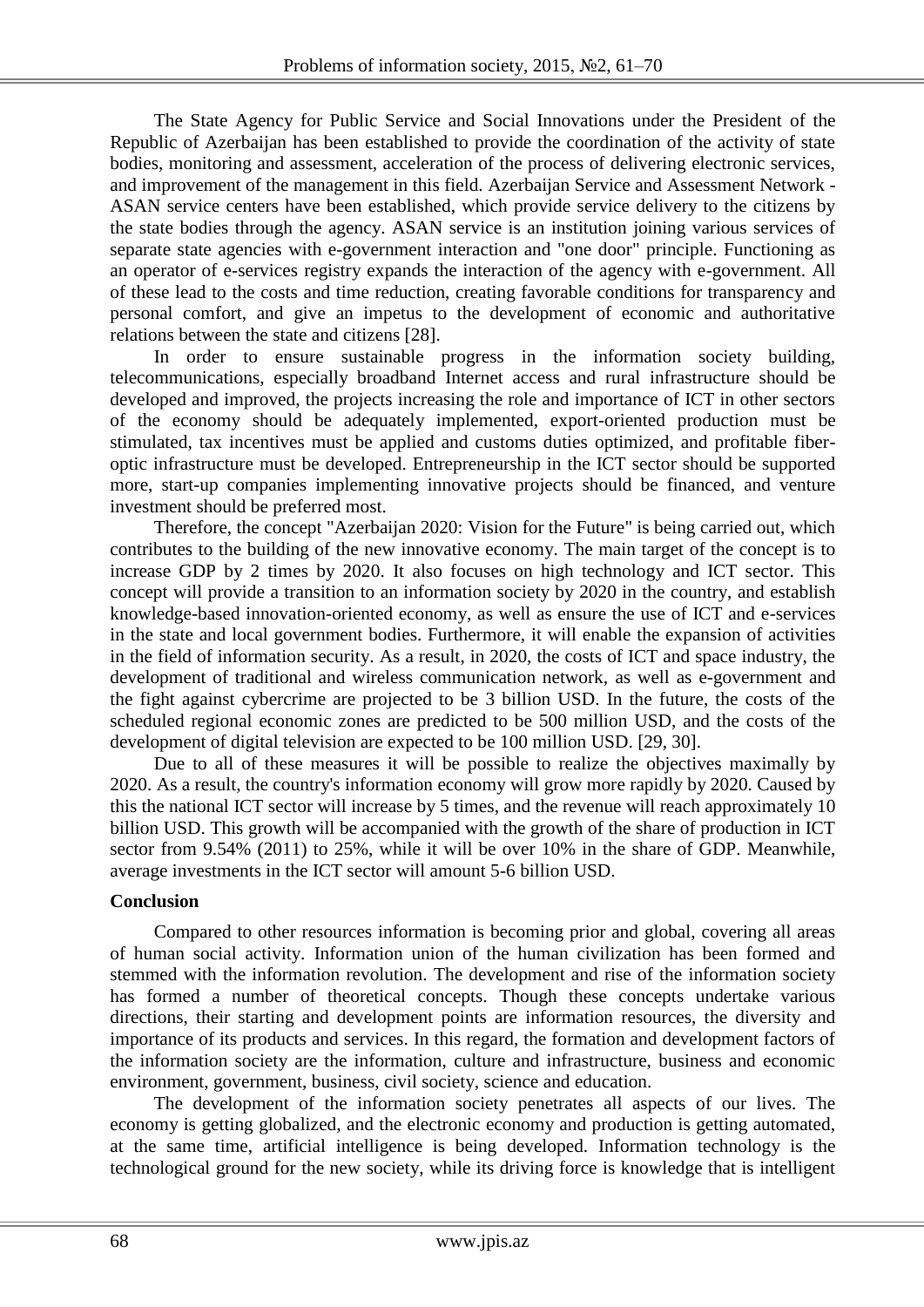information resources. Information technology is becoming an essential tool to improve the efficiency of production, and to ensure competitiveness in both domestic and global markets. Information infrastructure, which is an important element of the information processing and dissemination tools, serves as the foundation for almost all information services, combining in the telecommunication networks.

In the information society information is an economic resource, while information sector leads for its growth rate, the number of employment, capital investment and the share in GDP. Information, which acts as the main factor of social progress, is becoming the potential of the society, and defines its existence and nature by all parameters. Information potential of the society provides digitalization of the services system, and gives an impetus to the development of the information economy. The socio-economic content of the information society is enlarged with the expansion of e-government structure, and with the increase in the range of electronic services. This shows that the driving force of the development of society is not material anymore, but information processing. Moreover, material and the product itself are of information nature and serves to increasing its innovations. Thus, in the information society, a man is a carrier of information resources.

The process of building the information society in Azerbaijan is characterized by sustainable development trends. The transition to an electronic system is regarded as an important strategic factor of national economic development. All necessary measures are being taken to make this development more sustainable, the relevant institutional reforms are being realized; its production infrastructure and regulatory framework are being improved and expanded. "Azerbaijan 2020: Vision for the Future" concept is being implemented, which is associated with the development of non-oil sector. And information-based information society building is priority here.

# **References**

- 1. Ford M. Technologies that will change the world, M., Mann, Ivanov and Ferber, 2013, p. 272.
- 2. Dimetyir. Information sphere: society in the telecommunications environment. Nizhny Novgorod: Prestige H; M .: Flint, 2010, p. 156.
- 3. Massouda E. Information Society as a post-industrial society, Moscow, EKSMO-Press, 2003, p. 448.
- 4. Galbraith J. The New Industrial State, M., ACT, 2004, p. 602.
- 5. Toffler E. The Third Wave, M., ACT, 2004, p. 784.
- 6. Webster F. Theories of information society, M., Aspect Press, 2004, p. 400.
- 7. Bell D. The coming post-industrial society. Sample of Social Forecasting, M., Academy, 2004, p. 578.
- 8. Brzezinski Z. Between Two Ages: America's Role in the Technetronic Era, New York, The Viking Press, 1970, 355 p.
- 9. Manuel K. Information Age. Economy, Society and Culture, Moscow Higher School of Economics, 2010, 608 p.
- 10. Yemelyanova N.Z. Fundamentals of automated information systems, M., Forum: INFRA-M, 2005, 416 p.
- 11. Popov I.I. Information resources and systems: implementation, modeling, management, M, TPK "Alliance", 2006, 408 p.
- 12. Smirnova A.E. The theory of information systems, M., PRIOR, 2009 411 p.
- 13. Utkin V.B., Baldin K.V. Information systems and technology in the economy, MI, UNITY DANA, 2005, 355 p.
- 14. Alguliyev R.M., Mahmudov R.Sh. Ensuring the security issues of information economy // Problems of Information Society, 2013, No 1, pp. 3-13.